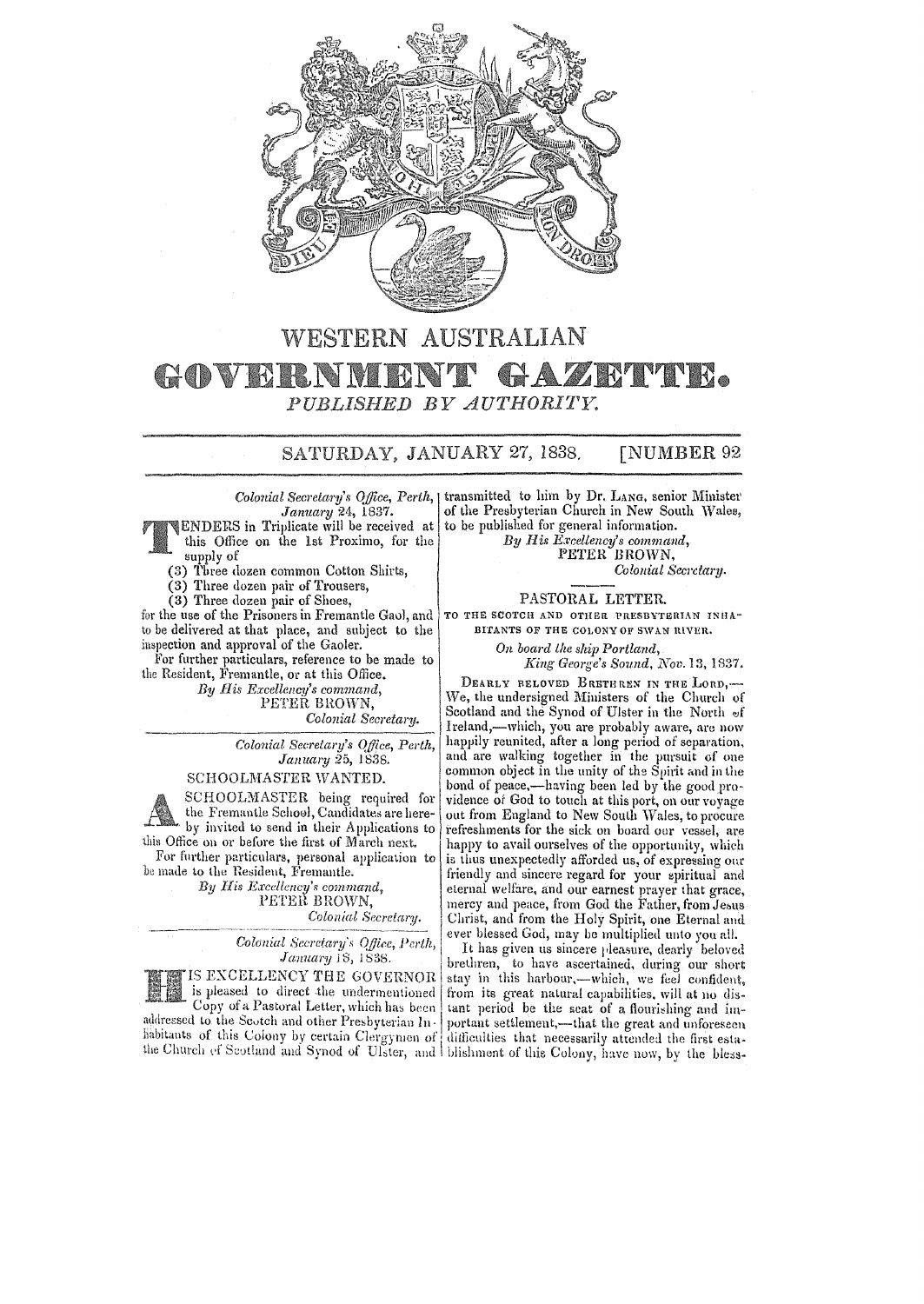surmounted; and that the Colonists of Western Australia—highly favoured, as they unquestionably are, with a climate of unrivalled excellence, with a soil adapted equally for pastoral and for agricultural pursuits, and with a position as favorable for commercial intercourse with all the world as any on the whole face of the globe-can now entertain the reasonable hope and prospect of eventually attaining the same measure of temporal prosperity as has already crowned the exertions of their fellow colonists of New South Wales and Van Diemen's In a state of things so unquestionably fa-Land. vourable, especially after all the hardships, privations and sufferings that have hitherto been experienced by many reputable and respectable families and individuals in this Colony, we unfeignedly rejoice; and we beg to assure you of our cordial and best wishes that the Lord God Almighty, who alone is able to give the increase, whether in the natural or in the spiritual world, would be graciously pleased to bless all the people of this land with the dew of heaven and the fatness of the earth, and with plenty corn and wine-causing them to prosper in all their undertakings and in all the labour of their hands.

But while we cordially sympathise with you in the prospect of your future temporal prosperity, it is our special desire, as ministers of the everlasting Gospel, and our earnest prayer to Almighty God on your behalf, dearly beloved brethren in the Lord, that your souls may prosper and be in health, and that the moral wilderness around you, in the midst of which, we trust, you have been sown as seed upon the mountains, may flourish as Eden, and the solitary place of your sojourning as the garden of the Lord. With a view to this blessed consummation, it is earnestly to be desired and longed for, and we need not inform you how earnestly we desire and long for it on your behalf, that, in this remote land of your earthly habitation, you may be speedily blessed with the regular dispensation of the ordinances of religion, agreeably to the hallowed institutions of our truly scriptural and apostolic Church, and that your interesting offspring may ere long enjoy the benefit and the blessing of a sound scriptural education, that most distinguishing privilege and glory of our beloved father-land. For the attainment of these important objects, some effort, in the way of assistance and support, will be requisite on your part; but this, we are fully confident, dearly beloved bretl.ren in the Lord. you will cheerfully make, especially as every such effort will henceforth be met by Her Majesty's truly liberal and enlightened Government in a spirit of beneficent liberality hitherto unexampled in the history of the Prestyterian Church in the British<br>Colonies. That Church, we are most happy to inform vou, has been already placed by Her Majesty's Government on precisely the same footing<br>as the Church of England in the Colonies of New South Wales and Van Diemen's Land; and we are virtually authorised to inform you, ou the express declaration of one of Her Majesty's Under Secretaries of State for the Colonies, made to one of our l number, that the important arrangement, in virtue

ing of God, been in great measure, if not entirely of which this most desirable and salutary change has been effected in the whole Colonial Ecclesiasti. cal System of the Empire, will be extended also to this Colony, in the event of its Presbyterian inhabitants being desirous of availing themselves of it. The leading principles of that arrangement are. that Government will advance an amount equal to the voluntary contributions of the people for the erection of churches and dwelling-houses for ministers wherever they are required, and that whenever not fewer than one hundred adult persons shall subscribe a declaration of their adherence to a minister of their communion, a salary of  $£100$  per annum shall be issued to that minister; the said salary to rise to £150 per annum whenever the number of adult persons subscribing the declaration shall amount to two hundred, and to £200 per annum when it shall exceed four hundred.

This admirable arrangement, we fully anticipate. dearly beloved brethren in the Lord, will enable you to obtain the regular dispensation of the ordinances of religion, agreeably to the hallowed institutions of your native land, and to contribute whatever additional amount may be requisite for the comfortable maintenance of your future pastors, with comparative facility. As it is difficult, however, for the scattered inhabitants of a remote  $C_{0-}$ lony to make the requisite arrangements for the accomplishment of so important an object, as far as relates to what is necessary to be done in the mother-country, we propose and hereby pledge ourselves, on our arrival in New South Wales, to write to Her Majesty's Principal Secretary of State for the Colonies on the one hand, and to the Ecclesiastical authorities of our beloved Presbyterian Church on the other, that two ministers of that Church may be sent out by the first opportunity to The one of these the Colony of Swan River. ministers, we conceive, should be settled in the town of Perth, and should visit the towns of Guildford and Fremantle, as subordinate stations; the other should itinerate in the other most distant stations in the northern sections of the Territory, or be settled permanently at King George's Sound, conjoining, in the latter case, the duties of a schoolmaster with those of a minister. And in the event of the Presbyterian population of the Colony being unable in the first instance to support a second minister in either of the localities we have mentioned, without external aid, we hereby pledge ourselves to use our utmost exertions to supply whatever may be deficient for the accomplishment of so desirable arrangement, by means of voluntary contributions in New South Wales and Van Diemen's Land.

In the meantime, we request that a few of your number will do us the favour to form themselves into a Provisional Committee, 1st, to ascertain the number of the Presbyterian inhabitants of the Colony and their general sentiments in regard to the desirableness of the regular dispensation of the ordinances of religion, agreeably to the hallowed institutions of the Presbyterian Church, in this Colony; and, 2d, to correspond with us on the subject by the earliest opportunity.

In conclusion, although it is not our intention,